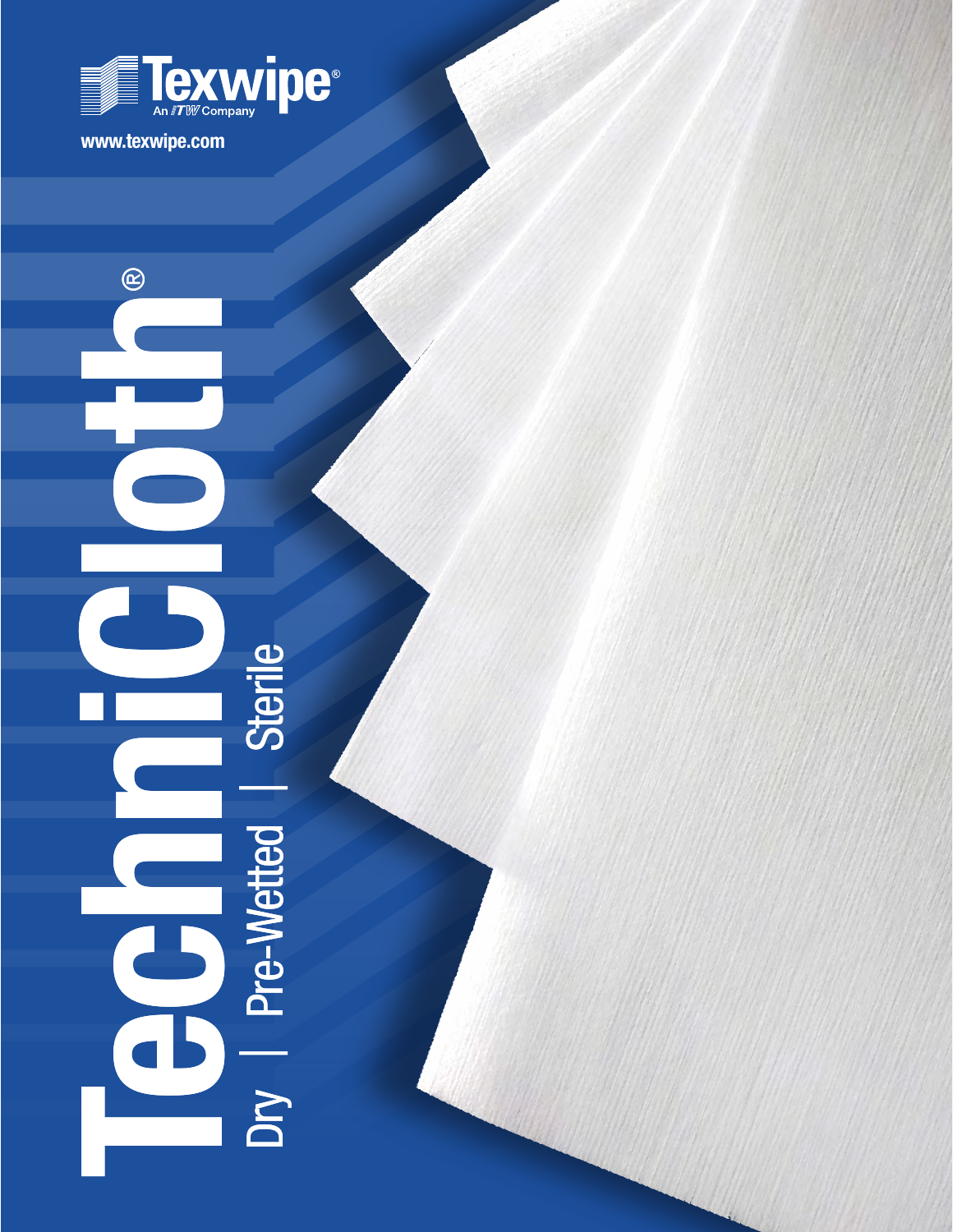

# Cleanroom Wipers TechniCloth<sup>®</sup>

# TECHNICAL DATA SHEET



TechniCloth® 45% Polyester / 55% Cellulose

#### **Products**

| Number                                     | Description                                                   | <b>Sterile</b> | Packaging                                | Case                    |  |  |
|--------------------------------------------|---------------------------------------------------------------|----------------|------------------------------------------|-------------------------|--|--|
| Dry Wipers $-$ TechniCloth®                |                                                               |                |                                          |                         |  |  |
| <b>TX604</b>                               | $4''$ x $4''$ (10 cm x 10 cm) dry                             |                | 1,200 wipers/bag (4 packs of 300 wipers) | 10 bags                 |  |  |
| <b>TX606</b>                               | $6''$ x $6''$ (15 cm x 15 cm) dry                             |                | 600 wipers/bag (2 packs of 300 wipers)   | 10 bags                 |  |  |
| <b>TX609</b>                               | 9" x 9" (23 cm x 23 cm) dry                                   |                | 300 wipers/bag                           | 10 bags                 |  |  |
| <b>STX609</b>                              | 9" x 9" (23 cm x 23 cm) dry, sterile                          | $\bullet$      | 100 wiper/bag (4 packs of 25 wipers)     | 5 bags                  |  |  |
| <b>TX612</b>                               | 12" x 12" (31 cm x 31 cm) dry                                 |                | 150 wipers/bag                           | 10 bags                 |  |  |
| <b>TX3210</b>                              | 12" x 12" (31 cm x 31 cm) dry, SterileWipe™ HS II             | $\bullet$      | 100 wipers/bag (5 packs of 20 wipers)    | 5 bags                  |  |  |
| Pre-Wetted Wipers - TechniSat <sup>®</sup> |                                                               |                |                                          |                         |  |  |
| <b>TX1045</b>                              | 6" x 8" (15 cm x 20 cm) pre-wetted with 70% IPA               |                | 100 wipers/reclosable bag                | 12 bags                 |  |  |
| <b>TX1067</b>                              | 7" x 11" (18 cm x 28 cm) pre-wetted with 70% IPA              |                | 200 wipers/reclosable bag                | 4 bags                  |  |  |
| <b>TX1068</b>                              | 7" x 11" (18 cm x 28 cm) pre-wetted with 70% Ethanol          |                | 50 wipers/flexpack                       | 20 flexpacks            |  |  |
| <b>STX1068</b>                             | 7" x 11" (18 cm x 28 cm) pre-wetted with 70% Ethanol, sterile | Œ              | 50 wipers/flexpack                       | 20 flexpacks            |  |  |
| <b>TX1048</b>                              | 8" x 5" (20 cm x 13 cm) pre-wetted with 6% IPA                |                | 210 wipers/refill pack                   | 12 refill packs & 1 tub |  |  |
| <b>STX1041</b>                             | 8" x 5.5" (20 cm x 14 cm) pre-wetted with 70% IPA, sterile    |                | 50 wipers/reclosable bag                 | 8 bags                  |  |  |
| <b>TX1041</b>                              | 9" x 11" (23 cm x 28 cm) pre-wetted with 70% IPA              |                | 70 wipers/reclosable bag                 | 12 bags                 |  |  |
| <b>TX1065</b>                              | 9" x 11" (23 cm x 28 cm) pre-wetted with 70% IPA              |                | 50 wipers/flexpack                       | 20 flexpacks            |  |  |
| <b>TX3214</b>                              | 9" x 11" (23 cm x 28 cm) pre-wetted with 70% IPA, sterile     |                | 50 wipers/flexpack                       | 20 flexpacks            |  |  |
| <b>TX3217</b>                              | 9" x 11" (23 cm x 28 cm) pre-wetted with 70% IPA, sterile     | O              | 20 wipers/flexpack                       | 24 flexpacks            |  |  |
| <b>TX8488</b>                              | 9" x 11" (23 cm x 28 cm) pre-wetted with 6% IPA               |                | 300 wipers/reclosable bag                | 3 bags                  |  |  |

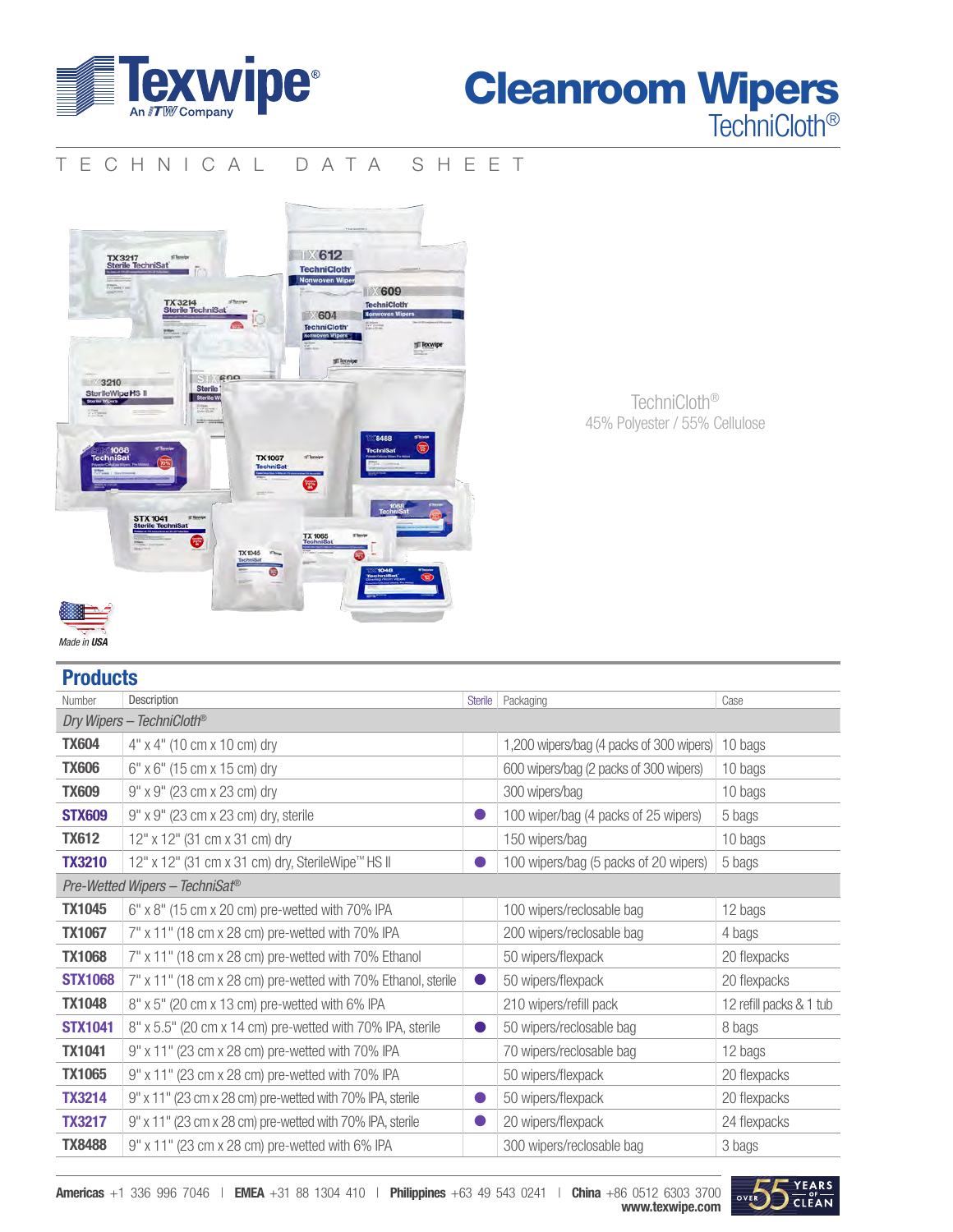

# TECHNICAL DATA SHEET

# **Description**

TechniCloth® is made from 45% polyester / 55% cellulose nonwoven material with a cut edge, cleanroom manufactured.

Available dry (TechniCloth®), pre-wetted (TechniSat®) and sterile.

### **Applications**

- Wiping and cleaning surfaces, equipment and parts.
- Spill control.
- Applying and removing lubricants, adhesives, residues and other solutions including disinfectants.
- Cleaning with solvents such as isopropyl alcohol (IPA), ethanol, acetone, and degreasers.
- Cleaning gloves, notebooks, phones or any other item entering the cleanroom.
- Lining trays for holding, protecting, drying and storing of parts, equipment and devices.

### **Industries**

| Aerospace                     | Animal Laboratory         | <b>Biologics</b>           |
|-------------------------------|---------------------------|----------------------------|
| Cleanroom<br>Design/Build     | Compounding<br>Pharmacies | Data Storage               |
| <b>Facilities Maintenance</b> | Industrial                | Laboratory                 |
| Medical Device                | Microelectronics          | Pharmaceutical             |
| Printing/Graphics             | Semiconductor             | USP < 797 > /<br>USP < 800 |

# **Features & Benefits**

- Constructed from 45% polyester / 55% cellulose nonwoven creating a durable wiper ideal for spill control, cleaning, and solution application.
- Manufactured to provide low levels of particles and extractables creating a wiper suitable for general cleaning and wiping.
- Excellent chemical resistance for compatibility with a variety of solutions.
- Autoclave safe (dry wipers only).
- TechniSat® products are prewet with 0.2 µm filtered 70% IPA / 30% DIW, 6% IPA/ 94% DIW or 70% Denatured Ethanol / 30% DIW for ease of use.
- TechniSat<sup>®</sup> wipers provide consistent, optimized cleaning efficiency with repeatable wetness and VOC levels.
- TechniSat® wipers are packaged in easy-to-use, reclosable slider bags, tubs, and peel-and-reseal bags reducing solution evaporation that preserves the consistent wiper wetness level.
- Meets USP <797> and USP <800> wiper requirements.
- Individually lot coded for ease of traceability and quality control.

### **Cleanroom Environment**

- ISO Class  $5 8$
- Class 100 100,000
- $\bullet$  FU Grade  $B D$

### **Shelf Life**

- Non-Sterile (Dry)  $-5$  years from date of manufacture
- Non-Sterile (Pre-Wetted)  $-3$  years from date of manufacture
- TX8488 1 year from date of manufacture
- Sterile (Dry & Pre-Wetted) 3 years from date of manufacture

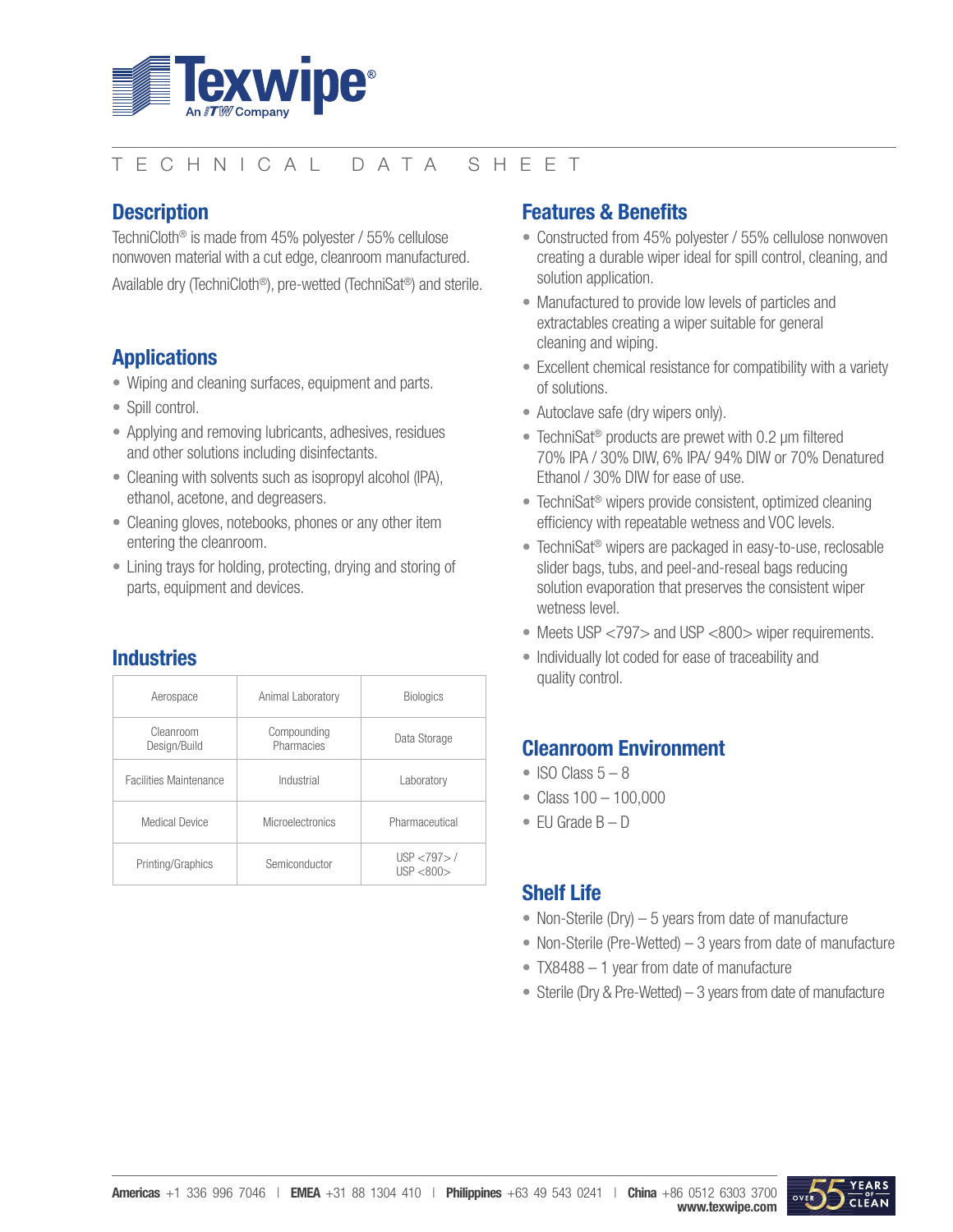

# TECHNICAL DATA SHEET

#### Performance Characteristics

| Property                    | <b>Typical Value</b>                      | Test Method* |
|-----------------------------|-------------------------------------------|--------------|
| <b>Particles and Fibers</b> |                                           |              |
| LPC: $\geq 0.5$ µm          | $72 \times 10^6$ particles/m <sup>2</sup> | 1, TM22      |
| Fibers: $>100 \mu m$        | $55,000$ fibers/m <sup>2</sup>            | 2, TM22      |
| <b>Nonvolatile Residue</b>  |                                           |              |
| IPA extractant              | $0.01$ g/m <sup>2</sup>                   | 1, TM1       |
| DIW extractant              | $0.03$ g/m <sup>2</sup>                   | 1, TM1       |
| Ethanol extractant          | $0.01$ g/m <sup>2</sup>                   | 1, TM1       |
| <b>lons</b>                 |                                           |              |
| Sodium                      | 12 ppm                                    | 1, TM18      |
| Potassium                   | ppm                                       | 1, TM18      |
| Chloride                    | 10 ppm                                    | 1, TM18      |

#### Physical Characteristics

| <b>Property</b>                                  | <b>Typical Value</b>                    | Test Method*       |
|--------------------------------------------------|-----------------------------------------|--------------------|
| Absorbency<br>Sorptive capacity<br>Sorptive rate | $360 \text{ mL/m}^2$<br>$<$ 0.3 seconds | 1, TM20<br>1, TM20 |
| <b>Basis Weight</b>                              | $69 \,\mathrm{g/m^2}$                   | 1. TM20            |

Note: The data in this table represent typical analyses.

#### \*Test Methods

- 1 "Evaluating Wiping Materials Used in Cleanroom and Other Controlled Environments," IEST-RP-CC004.3, Institute for Environmental Sciences and Technology, Rolling Meadows, IL, 2004; www.iest.org.
- 2 E2090-12, "Standard Test Method for Size-Differentiated Counting of Particles and Fibers Released from Cleanroom Wipers Using Optical and Scanning Electron Microscopy," ASTM International, West Conshohocken, PA, 2012; www.astm.org.
- TM Refers to Texwipe Test Method available upon request. Contact Texwipe Customer Service at **www.texwipe.com** or **info@texwipe.com** for a copy.

#### For non-sterile products:

- TX1045, TX1048, TX8488 filled using Semiconductor grade IPA.
- TX1041, TX1065, TX1067 filled using USP grade IPA.
- TX1068 filled using USP grade Ethanol.

#### For sterile products:

- Gamma irradiated to a Sterility Assurance Level of 10<sup>-6</sup> according to AAMI Guidelines.
- Certificates of Compliance, Analysis and Processing/Irradiation available for each lot.
- Sterile Validation Documentation available upon request.
- STX1041, TX3214, TX3217 filled using USP grade IPA.
- STX1068 filled using USP grade Ethanol.

*Texwipe holds an ISO 9001:2015 registration. All Texwipe products conform to GHS classification for labeling (where applicable). Shipping classification based on weight of inner package.*